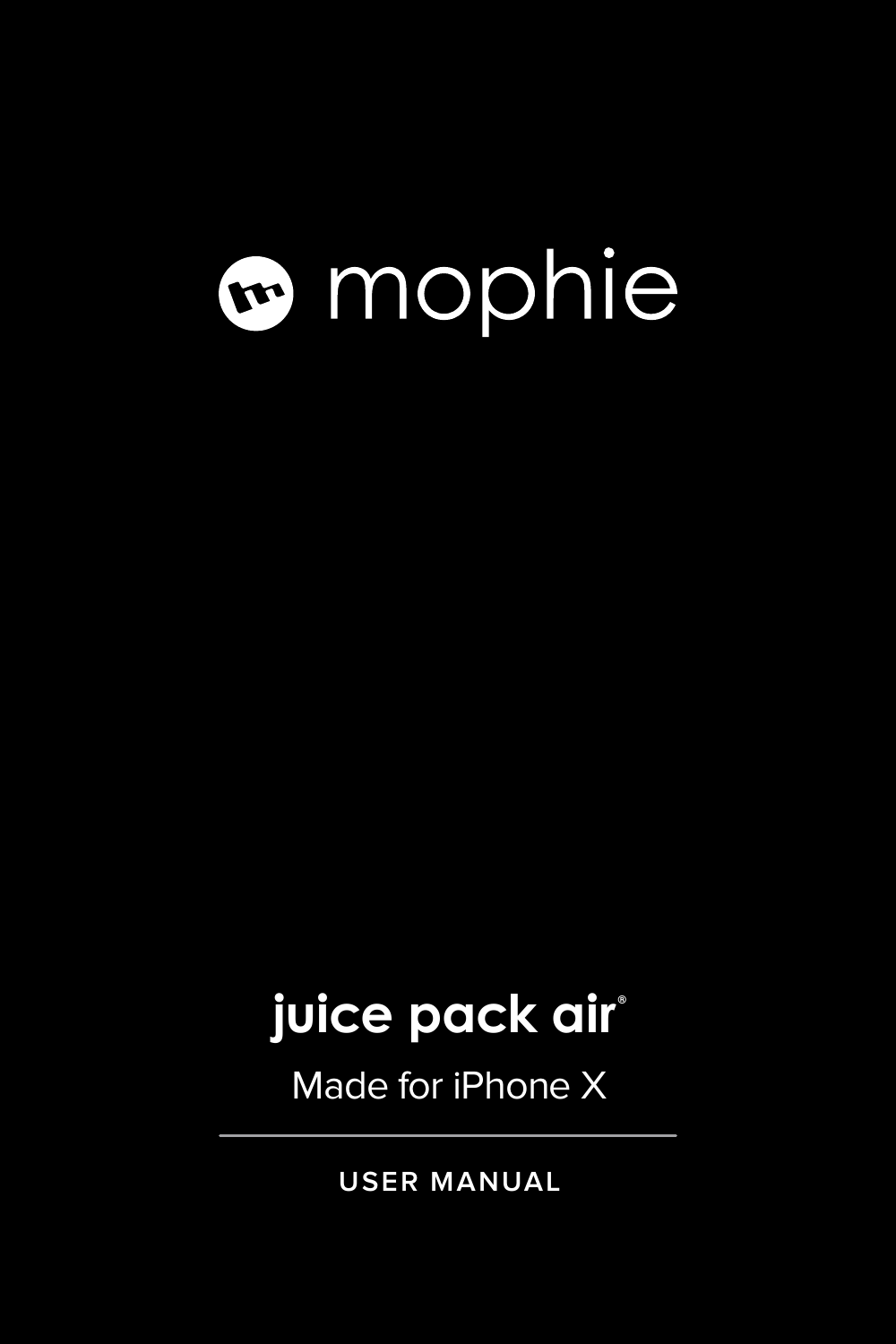#### **Welcome**

Thank you for purchasing the mophie® juice pack air® battery case made for iPhone X. Your juice pack case gives your phone high-impact protection and enough power to go all day without your needing to find a power outlet. With wireless charging, recharging your juice pack case and phone couldn't be any quicker or easier—simply place the juice pack case on just about any wireless charging base to immediately begin recharging your juice pack case and iPhone together.

#### **Package contains**

- **•** mophie juice pack air battery case made for iPhone X
- **•** Micro-USB cable
- **•** Quick-start guide

#### **Features**

Your mophie juice pack battery case's Li-lon Polymer battery extends the battery life of your phone for hours with extra battery whenever you need it, all while providing a comfortable, ergonomic design and the complete protection of a hard-shell case.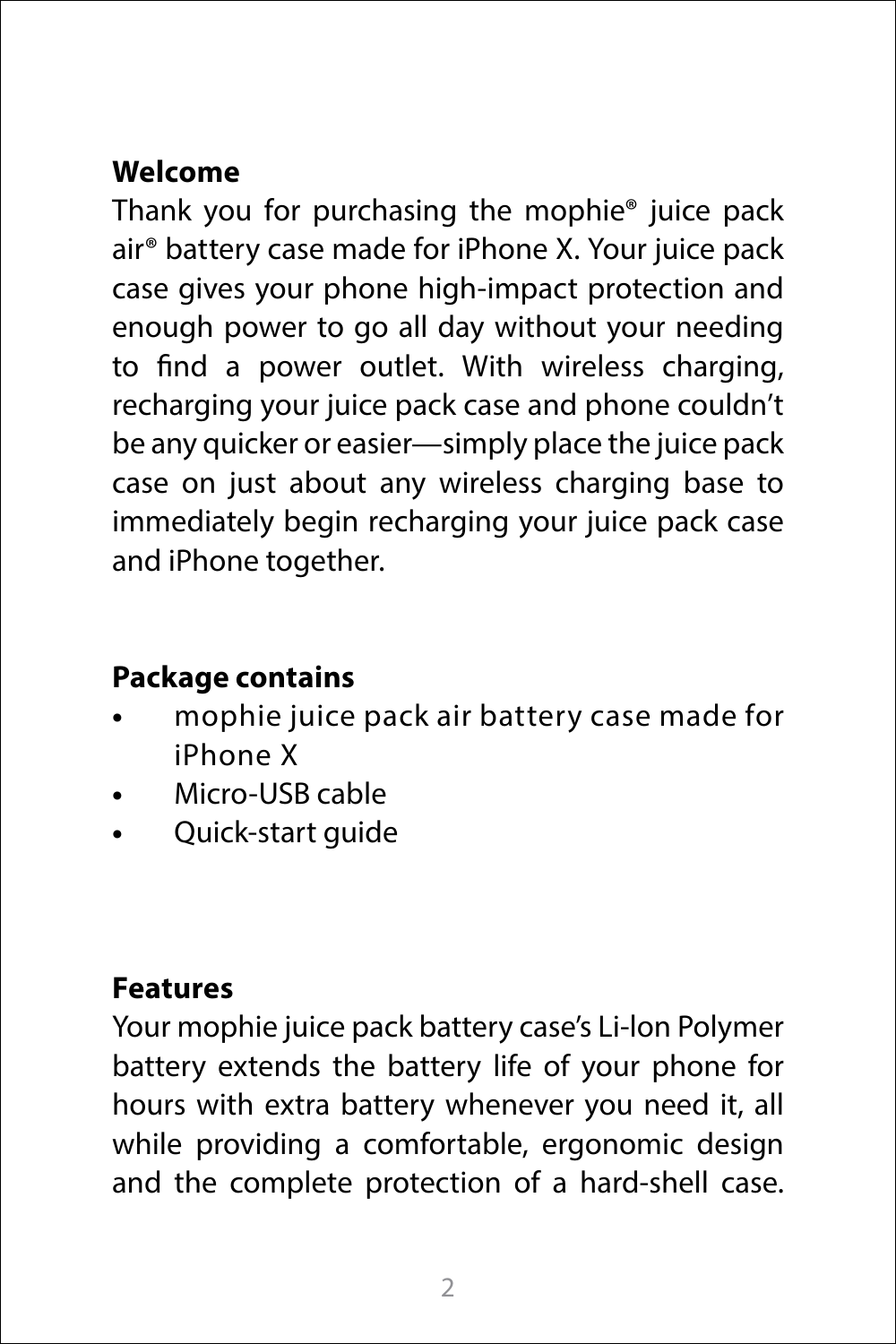#### **Here are just some of the reasons why your juice pack case is so great:**

- **•** Wireless charging—you can simply place the juice pack case on a wireless charging base to immediately begin recharging the phone and case together.
- **•** (Take a breath.) Ergonomic, form-fitting, fully protective, impact-resistant case-and-batteryin-one made for iPhone X.
- **•** High-impact protection: Built to protect your phone against drops and hard falls.
- **•** A 3-second press of the status button lets you charge your phone whenever it needs it. However, even in standby mode your phone still has high-impact protection.
- **•** Priority+® wireless charging provides power to your phone first before the juice pack case starts to recharge.
- **•** Track battery power at a glance with the integrated four-light LED status indicator. You can keep tabs on charging status and current battery life. Know before you go!
- **•** Built in short-circuit, over-charge, and over-temperature protections, so you can charge with confidence. Safety first.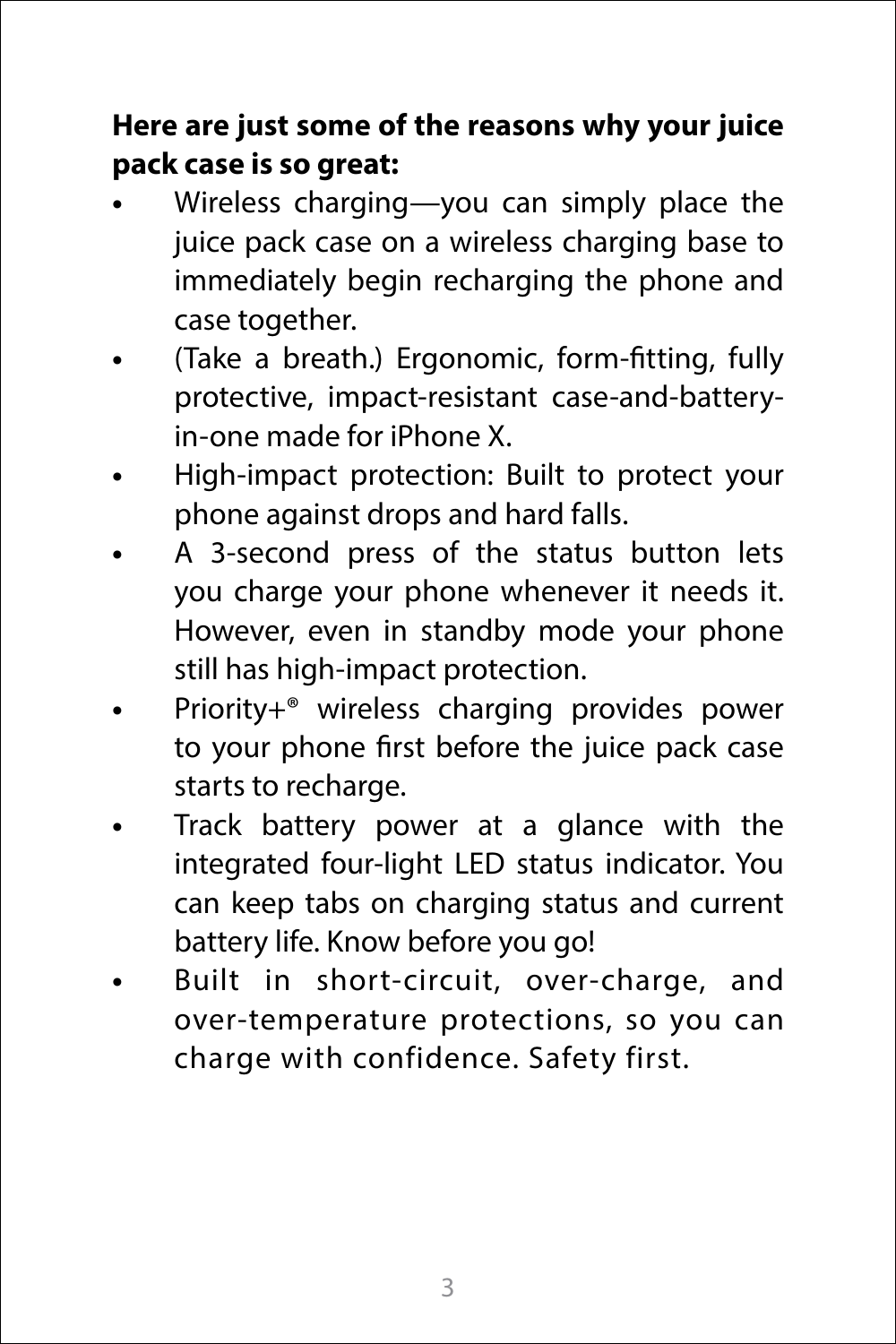#### **Compatibility**

- **•** The mophie juice pack air battery case made for iPhone X is designed and intended solely for the Apple iPhone X smartphone. Please do not attempt to use it with any other device.
- **•** The mophie juice pack air battery case made for iPhone X will charge wirelessly from the mophie wireless charging base (not included) or from any Qi-compatible wireless charger, and is also compatible with other wireless charging technologies, such as those used at coffee houses, on airline flights, in furniture products with wireless charging, and in consumer vehicles that support wireless charging.

#### **Installing your juice pack case**

- 1. Separate the juice pack case sections.
- 2. Slide your phone all the way into the bottom section of the juice pack case so that the case's Lightning connector is fully inserted into the phone's Lightning port.
- 3. Slide the top section of the juice pack case all the way over the exposed top of the phone so that it snaps into the bottom section of the case.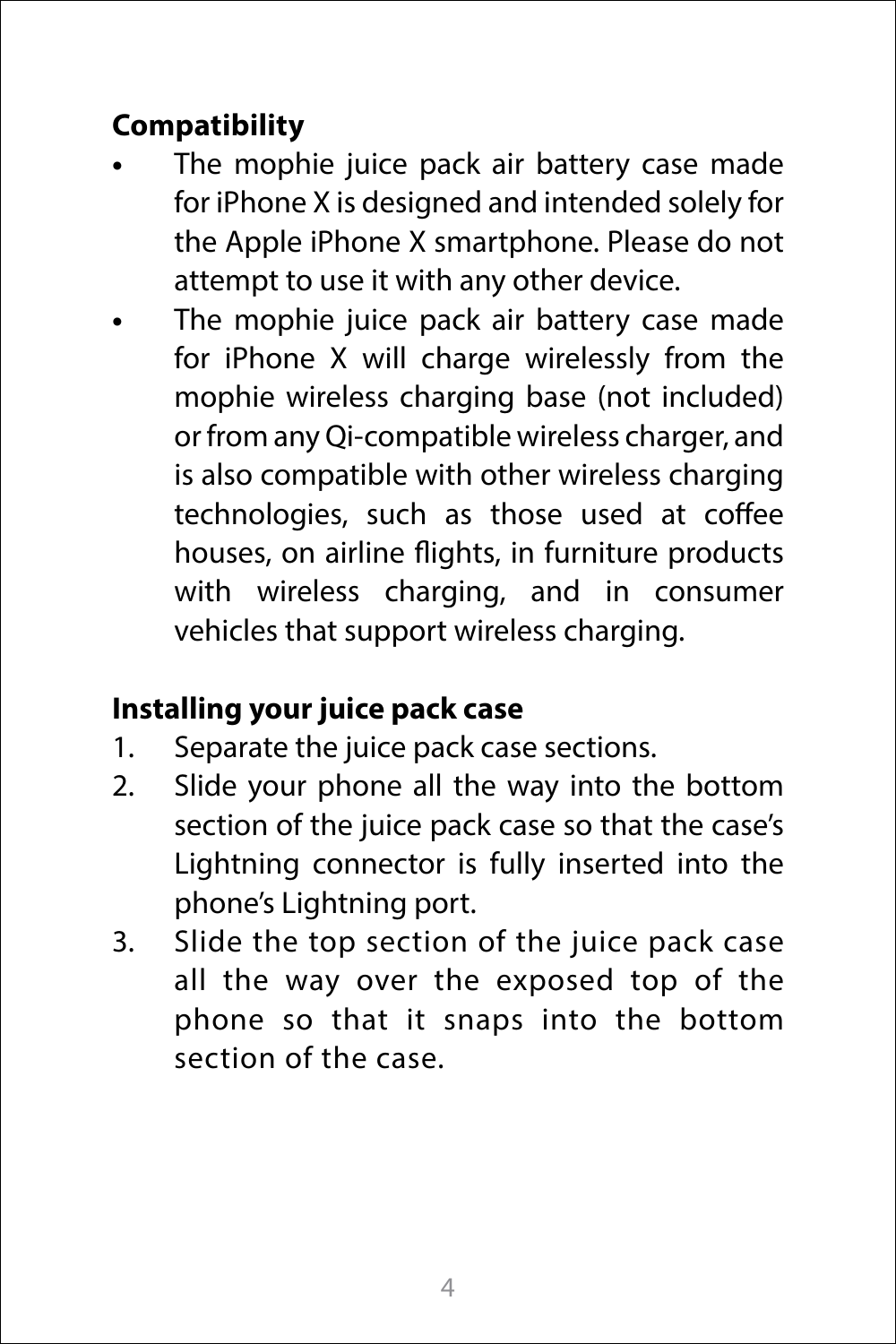

**Charging your phone using your juice pack case** IMPORTANT: Before using your juice pack case for the first time, fully charge it (so that pressing the charge status button lights all 4 LEDs).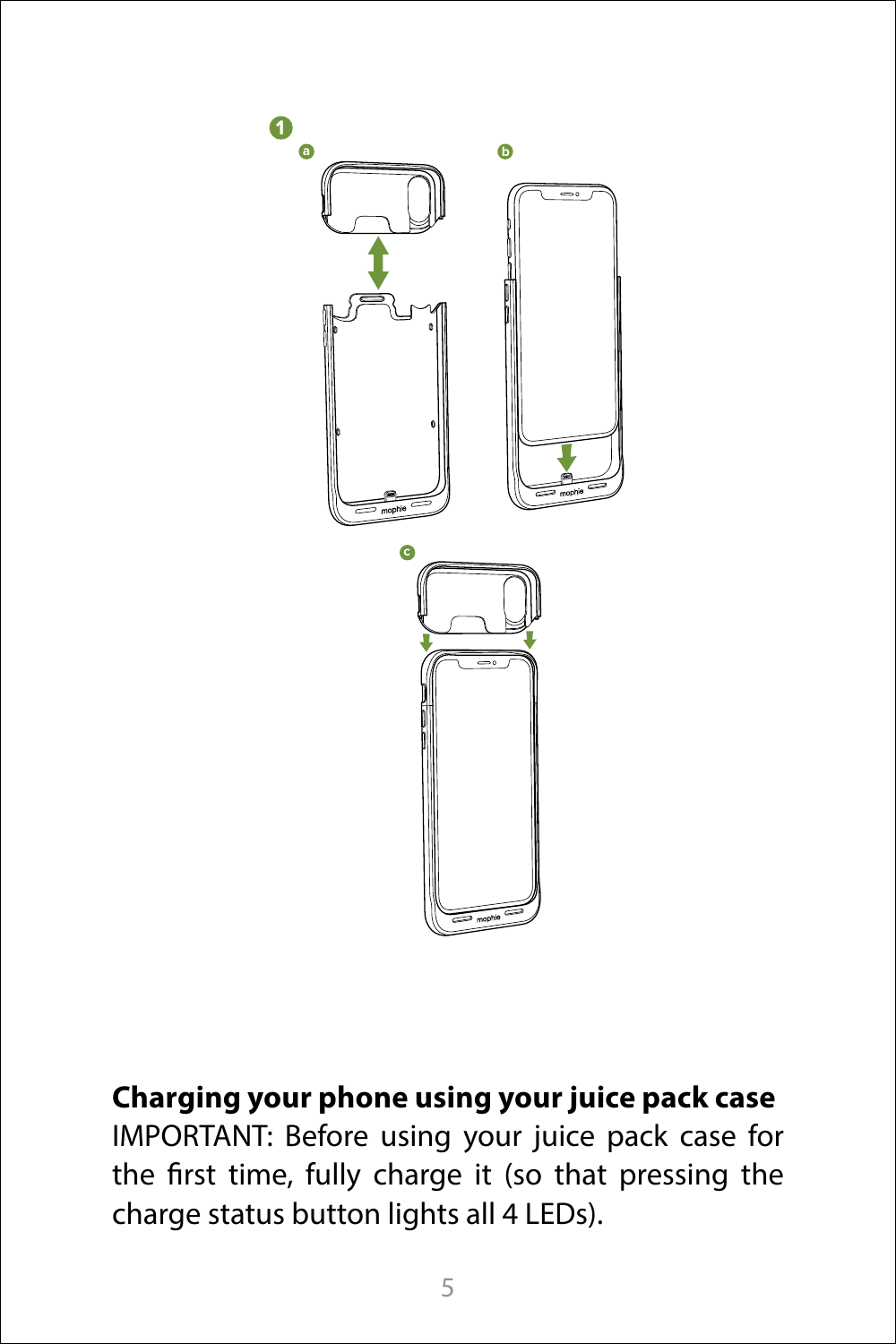To begin charging your phone, press the status button for 3 seconds. The status LEDs will flash in sequence away from the status button 3 times, indicating that the juice pack battery has begun charging the phone. If you want to stop charging your phone and save some battery for later, just press the status button again for 3 seconds. The status LEDs will flash in sequence towards the status button 3 times, indicating that the juice pack battery has stopped charging the phone.



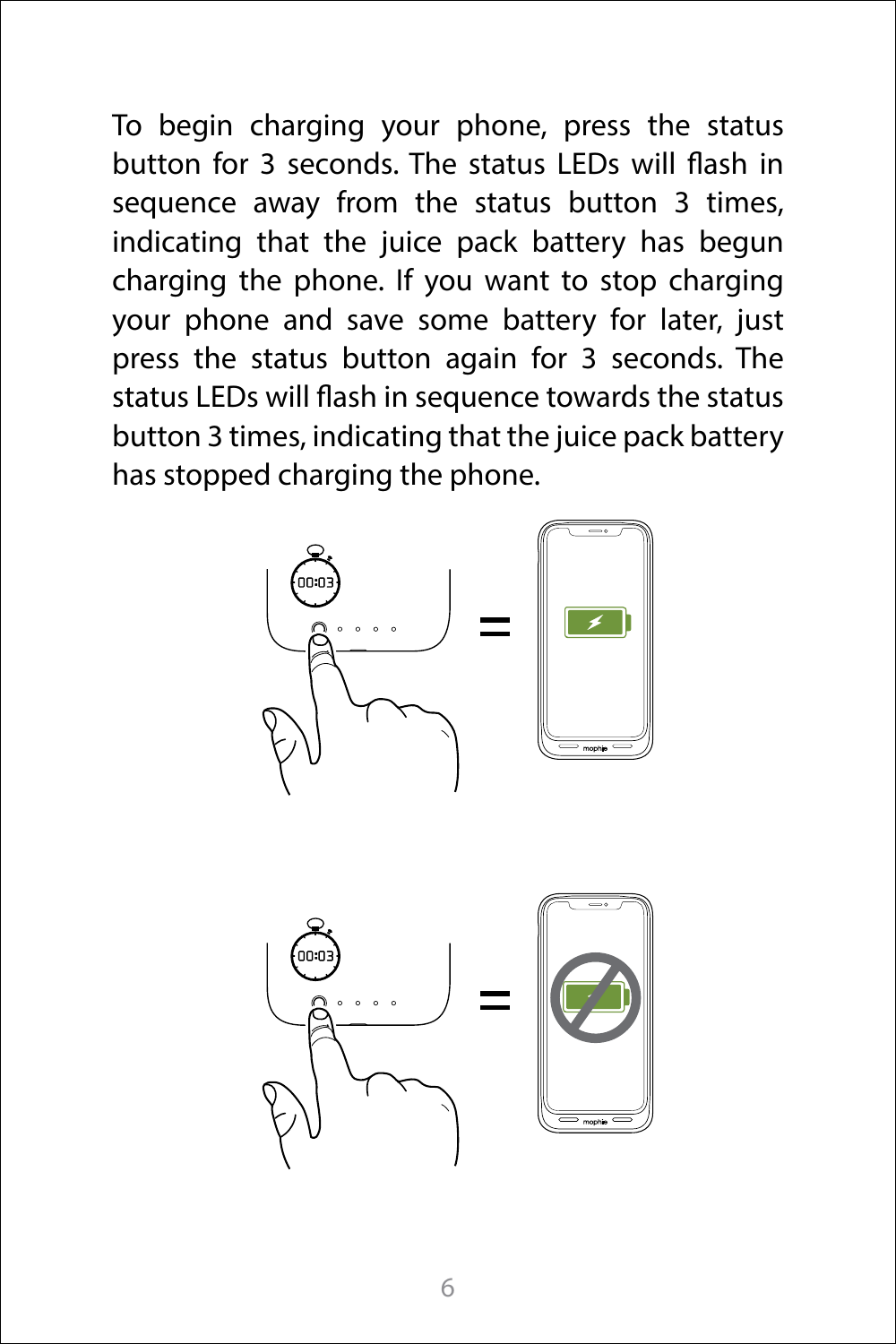#### **Charging your juice pack case (wireless)**

Your juice pack air case will charge wirelessly from the mophie wireless charging base (not included) and from all Qi-compatible wireless charging bases. It is also compatible with other wireless charging technologies, such as those used at coffee houses, on airline flights, in furniture products with wireless charging, and in consumer vehicles that support wireless charging.

- 1. If you're using the mophie wireless charging base (not included), connect its AC wall adapter to the charging base and to a wall outlet.
- 2. Place the juice pack case on the wireless charging base or other charger with the case centered on the charger.
- 3. Charging will begin on contact. Priority+ pass-through charging provides power to the installed iPhone first, before the juice pack battery starts to recharge.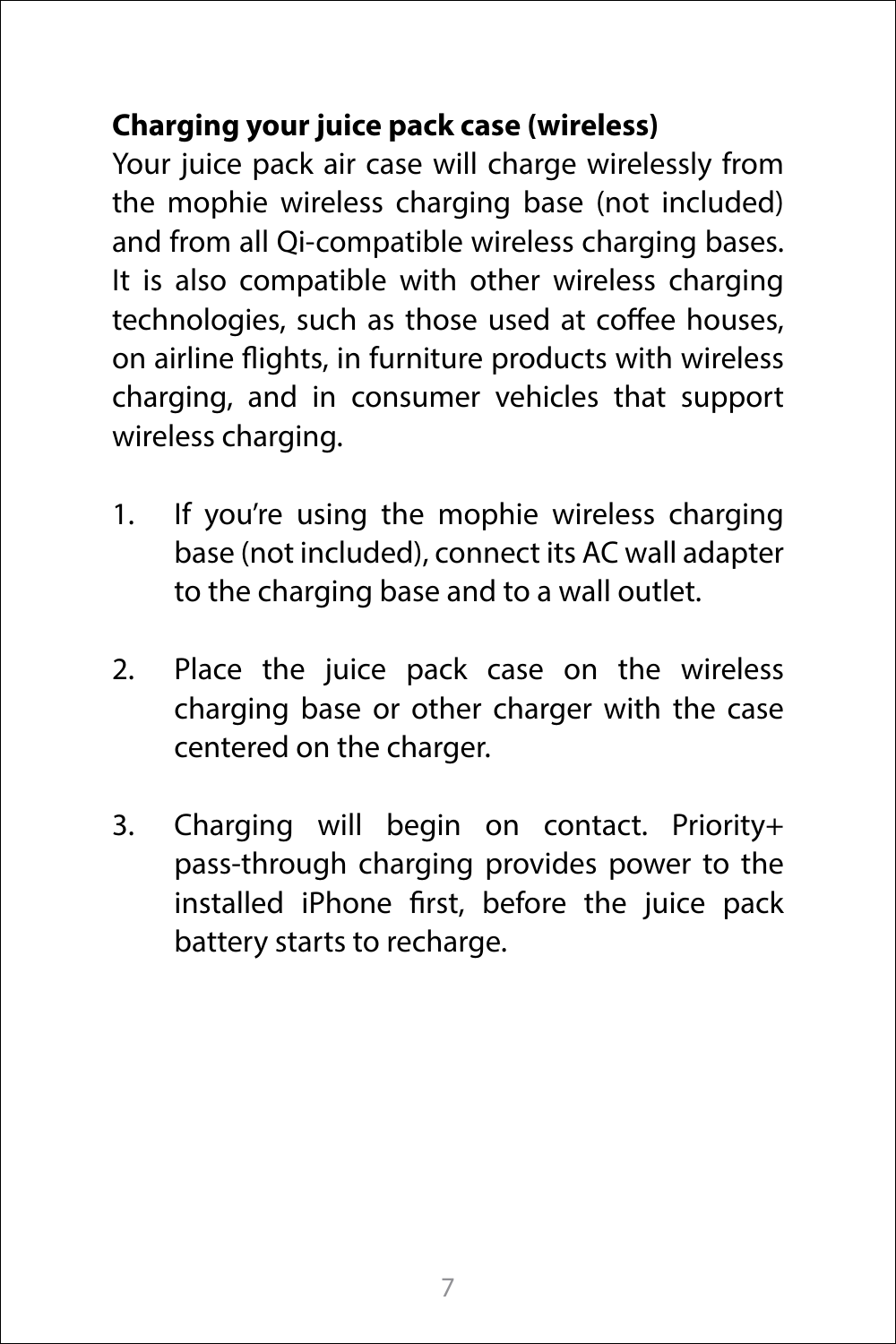

Wireless charging base not included

#### **Charging your juice pack case (wired)**

Use the supplied cable to charge your juice pack case by connecting it to the wall adapter included with your phone, to a computer, or to a car charger.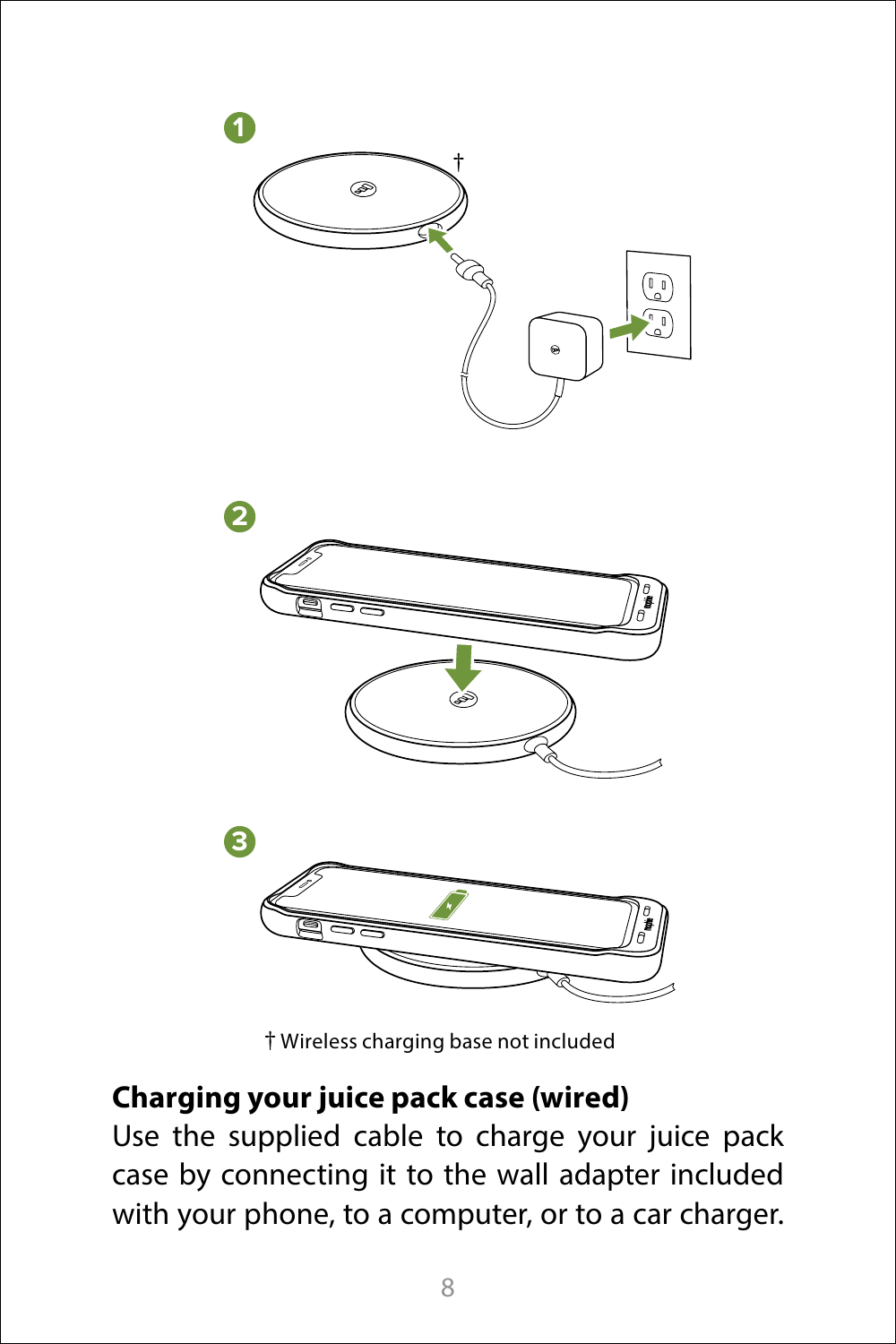Priority+ pass-through charging provides power to the installed iPhone first, before the juice pack battery starts to recharge.



**Checking your juice pack battery's charge status** Momentarily press the status button on your juice pack case and the status LEDs will indicate its charge level. Four LEDs means that the case is fully charged, while one LED means that it's almost empty. Know before you go!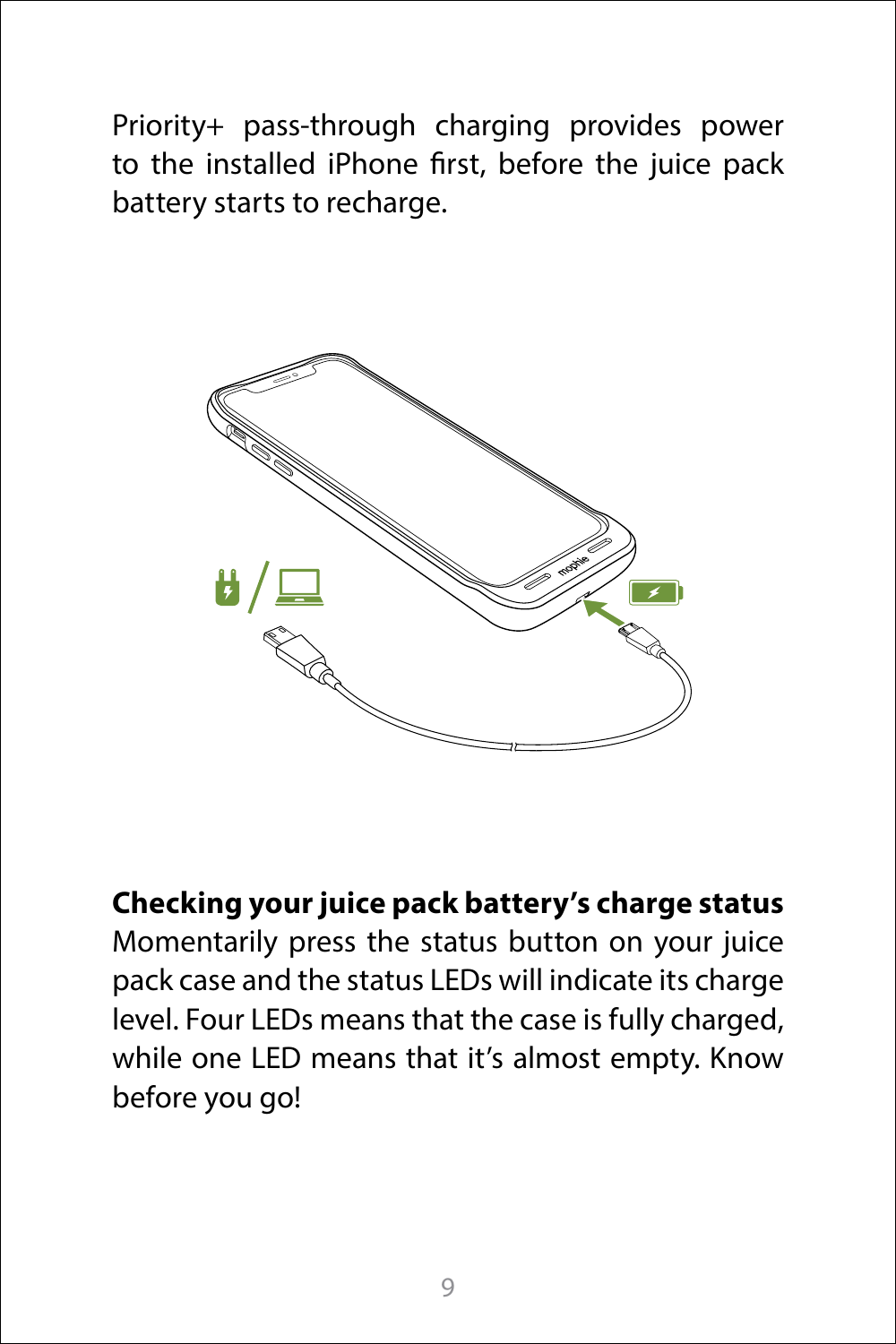

#### **Taking care of your juice pack battery case**

- Keep your juice pack case dry and away from moisture and corrosive materials.
- Do not clean your juice pack case with harsh chemicals, soaps or detergents. Just wipe it with a soft, water-dampened cloth.
- Make sure the case's micro USB port does not become contaminated with lint or other debris. Use a canned-air type of product periodically to ensure that the port opening is clear.
- Recharge your juice pack case once every three months when not in use. If you plan on putting it away, charge it for one hour first.

#### **Warranty**

At mophie, we are dedicated to making the best quality products. To back this up, this product is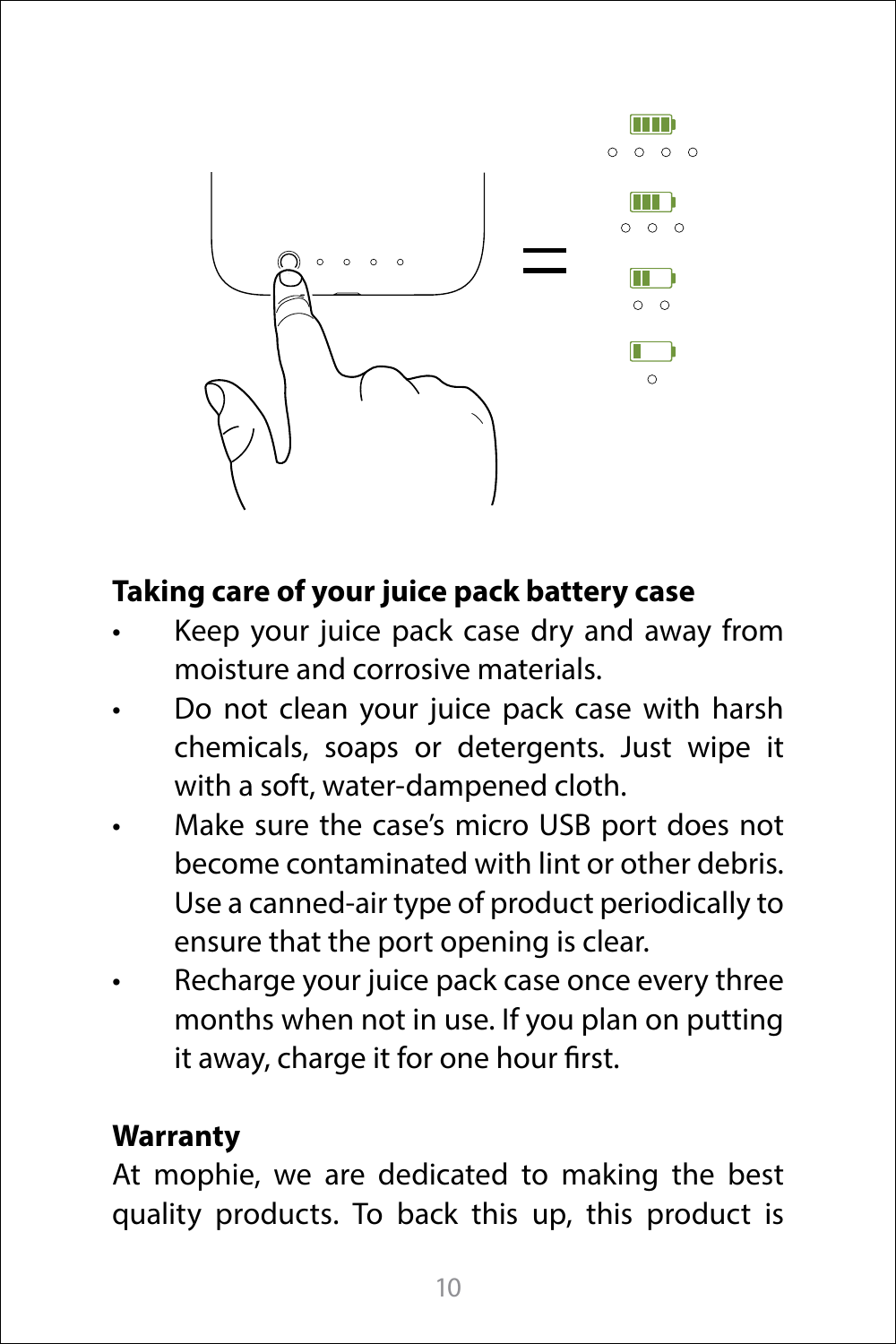warranted for two years. For full details regarding warranty terms and exclusions, please visit: mophie.com/warranty. This warranty does not affect any statutory rights that you may be entitled to. Keep a copy of your purchase receipt as proof of purchase. Be sure to register your product at mophie. com. Failure to register your product and/or provide proof of purchase may void the warranty.

#### **Exclusions & limitations**

Except for the limited warranty expressly set forth or to the extent restricted or prohibited by applicable law, mophie expressly disclaims any and all other warranties express or implied, including any warranty of quality, merchantability, or fitness for a particular purpose, and you specifically agree that mophie shall not be liable for any special, incidental, indirect, punitive, or consequential damages of any type on any mophie product. In addition to and without limiting the generality of the foregoing disclaimers, the limited warranty does not, under any circumstances, cover the replacement or cost of any electronic device or personal property inside or outside of the mophie product.

You may have additional warranty rights depending on your country, state or province. Further, some countries, states and provinces do not allow the exclusion or limitation of incidental or consequential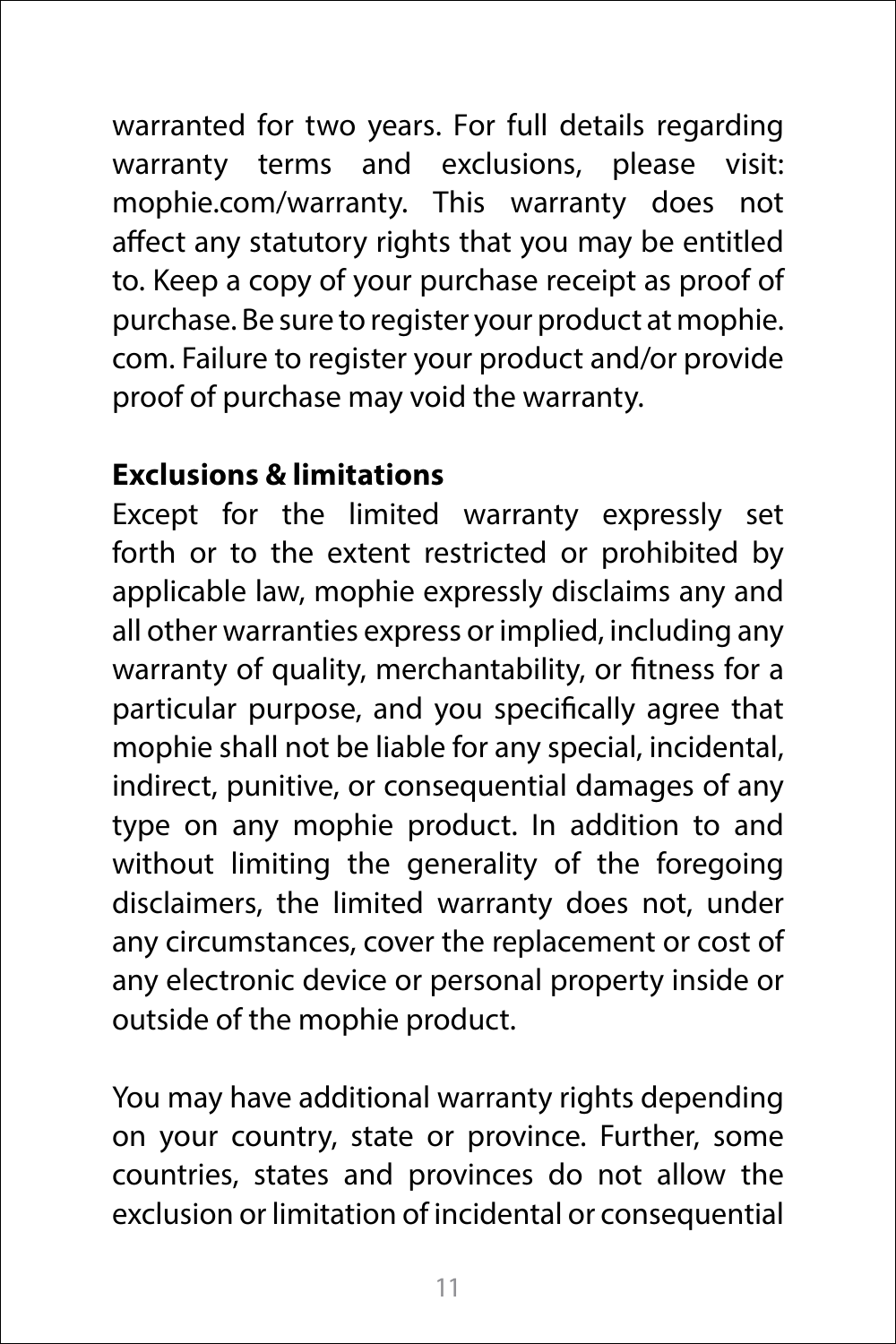damages or exclusions or limitations on the duration of implied warranties, so the above may not apply to you. If any provision of the warranty is found unlawful, void or unenforceable, that provision shall be deemed severable and shall not affect any remaining provision.

#### **Customer service**

Telephone: 1-888-8mophie (1-888-866-7443) International: +1 (269) 743-1340 Web: www.mophie.com/cs

#### **Warning**

Read all instructions and warnings prior to using this product. Improper use of this product may result in product damage, excess heat, toxic fumes, fire or explosion, for which damages you ("Purchaser"), and not mophie llc ("Manufacturer") are responsible.

- **EX** Before using your juice pack case for the first time, fully charge it (so that pressing the charge status button lights all 4 LEDs).
- **L** Do not store device in high-temperature environments, including heat caused by intense sunlight or other forms of heat. Do not place device in fire or other excessively hot environments.
- **E** Be cautious of drops, bumps, abrasions, or other impacts to this device. If there is any damage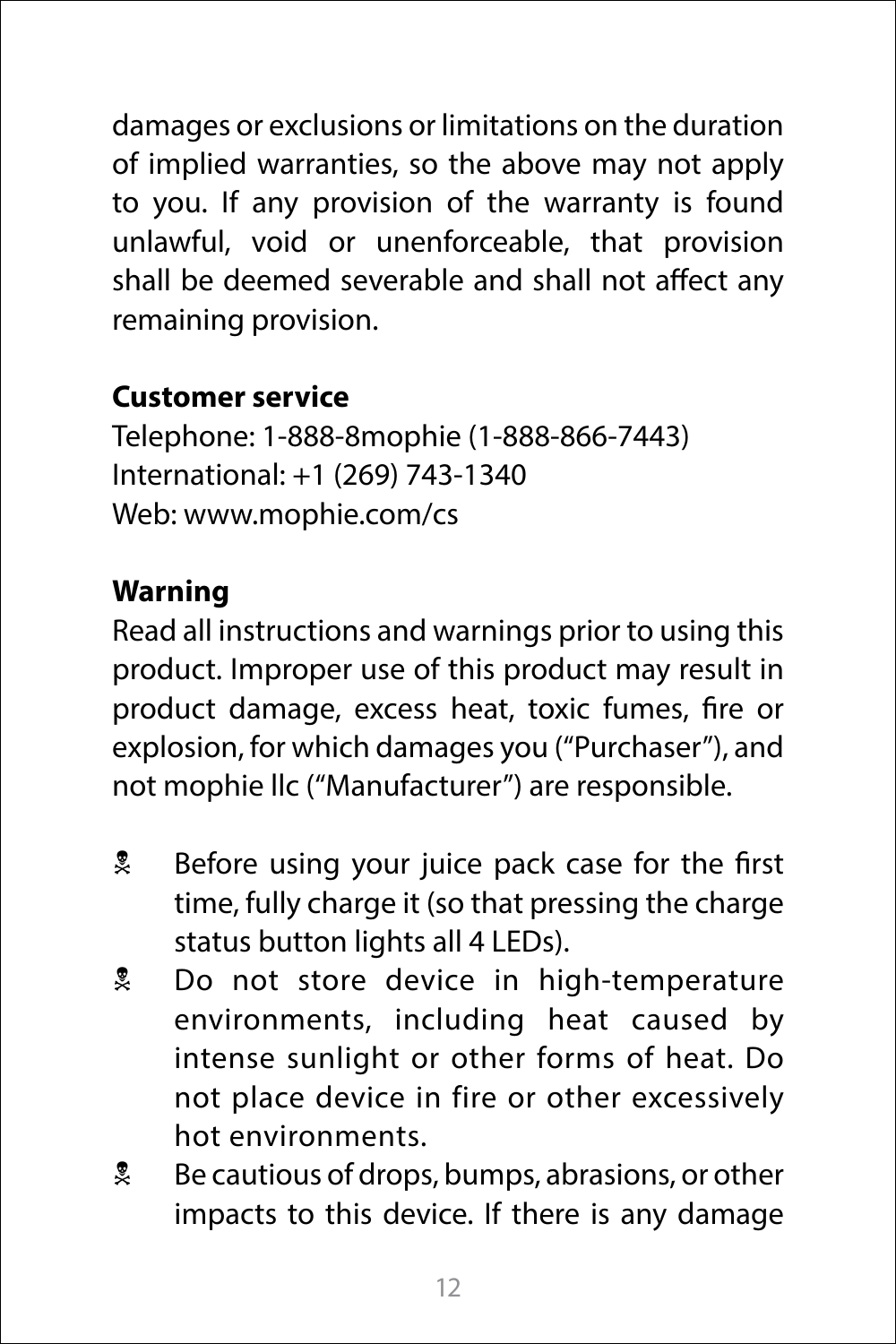to the device such as dents, punctures, tears, deformities, or corrosion due to any cause, discontinue use. Contact Manufacturer or dispose of it in an appropriate manner at your local battery-recycling center.

- **Let** Do not disassemble this device or attempt to re-purpose or modify it in any manner.
- **EX** For questions or instructions for the various ways to charge the device refer to the *Charging your juice pack case* sections of this manual.
- **Do not attempt to replace any part of** this device.
- If this device is accessible to or may be used by a minor, purchasing adult agrees to be solely responsible for providing supervision, instruction, and warnings. Purchaser agrees to defend, indemnify, and hold Manufacturer harmless for any claims or damages arising from unintended use or misuse by a minor.
- **All products have gone through a thorough** quality assurance inspection. If you find that your device is excessively hot, is emitting odor, is deformed, abraded, cut or is experiencing or demonstrating an abnormal phenomenon, immediately stop all product use and contact Manufacturer.
- **EX** Before storing your battery for an extended period of time, charge it for one hour.
- **R** Never dispose of batteries in the garbage.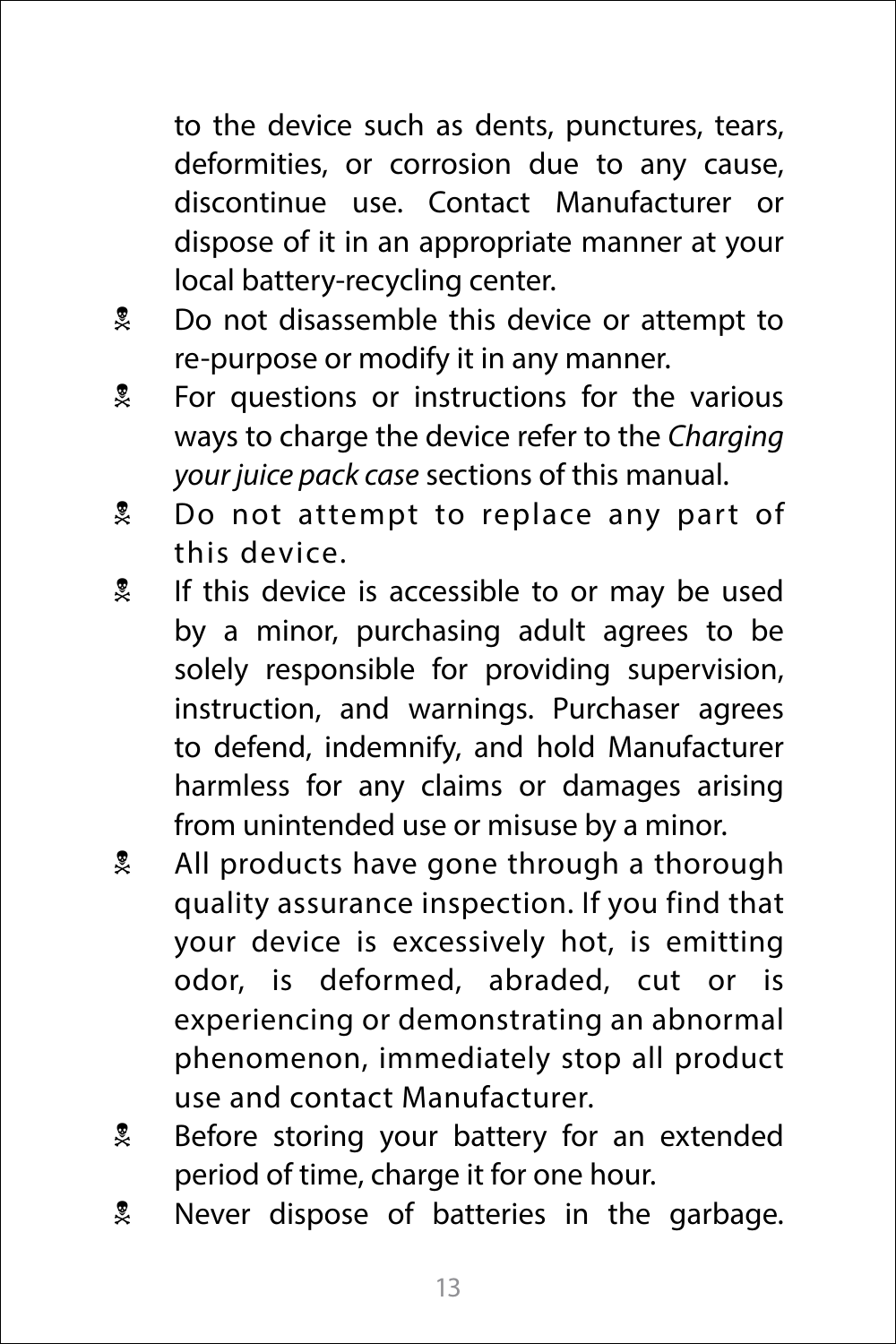Disposal of batteries in the garbage is unlawful under state and federal environmental laws and regulations. Always take used batteries to your local battery-recycling center.

#### **Legal**

This product is meant for use only in conjunction with the appropriate device. Please consult your device packaging to determine whether this product is compatible with your particular device. Manufacturer is not responsible for any damages to any device incurred through the use of this product.

Manufacturer shall not in any way be liable to you or to any third party for any damages you or any third party may suffer as a result of use, intended or unintended, or misuse of this product in conjunction with any device or accessory other than the appropriate device for which this product is designed. Manufacturer will not be responsible for any damages you or any third party may suffer as a result of misuse of this product as outlined above. Purchaser agrees to defend, indemnify, and hold Manufacturer harmless for any claims or damages arising from unintended use or misuse, including use with an unintended device.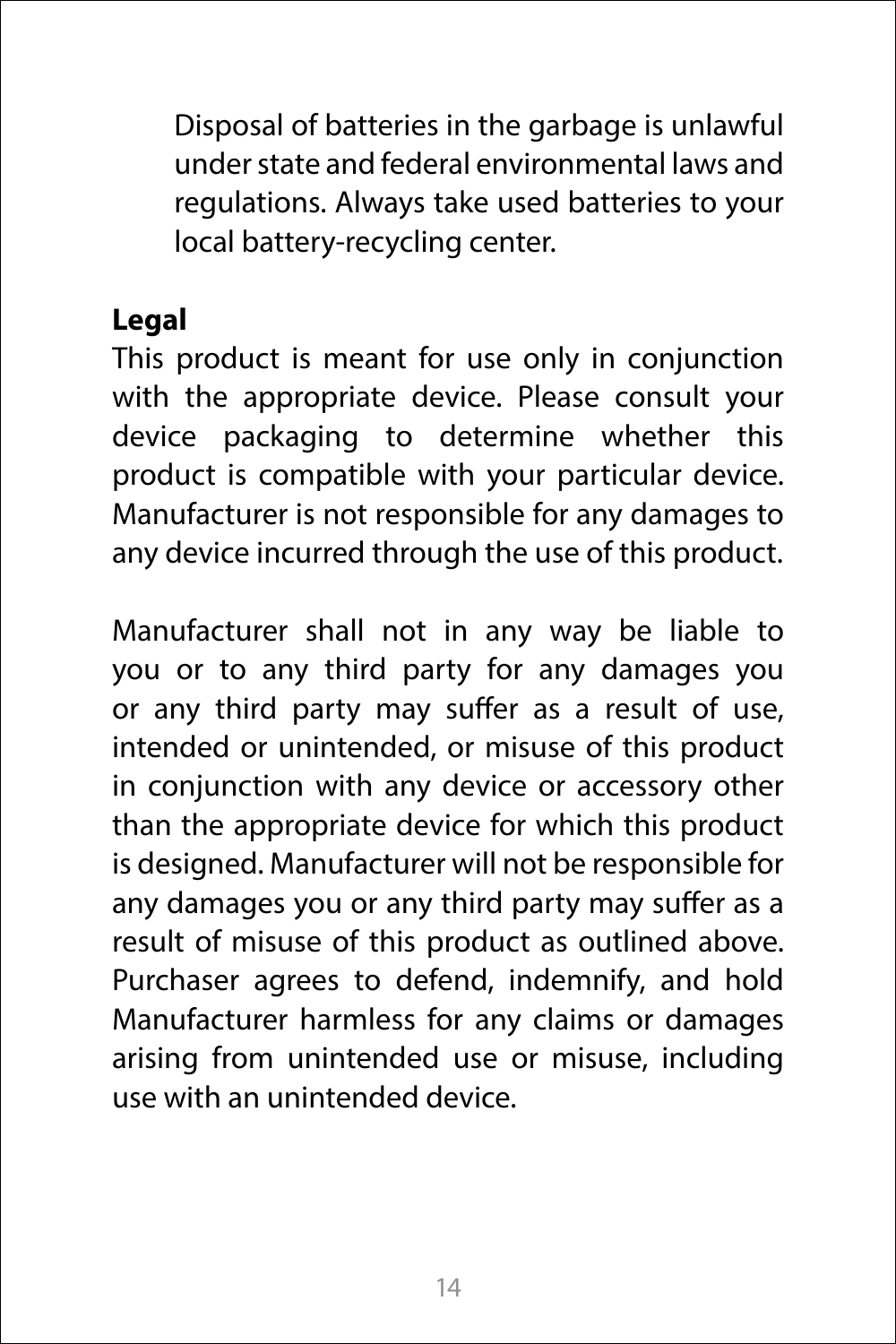mophie, juice pack air, juice pack, Priority+, Stay Powerful, mophie loves you, the five-circles design, and the mophie logo are trademarks of mophie inc. iPhone and Lightning are trademarks of Apple Inc. The trademark "iPhone" is used in Japan with a license from Aiphone K.K. Use of the Made for Apple badge means that an accessory has been designed to connect specifically to the Apple product(s) identified in the badge, and has been certified by the developer to meet Apple performance standards. Apple is not responsible for the operation of this device or its compliance with safety and regulatory standards. Please note that the use of this accessory with an Apple product may affect wireless performance. The 'Qi' symbol is a trademark of the Wireless Power Consortium. All rights reserved. Patents: mophie.com/patents.

This device complies with part 15 of the FCC Rules and RSS-Gen of IC Rules. Operation is subject to the following two conditions: (1) This device may not cause harmful interference, and (2) this device must accept any interference received, including interference that may cause undesired operation.

NOTE: This equipment has been tested and found to comply with the limits for a Class B digital device, pursuant to part 15 of the FCC Rules. These limits are designed to provide reasonable protection against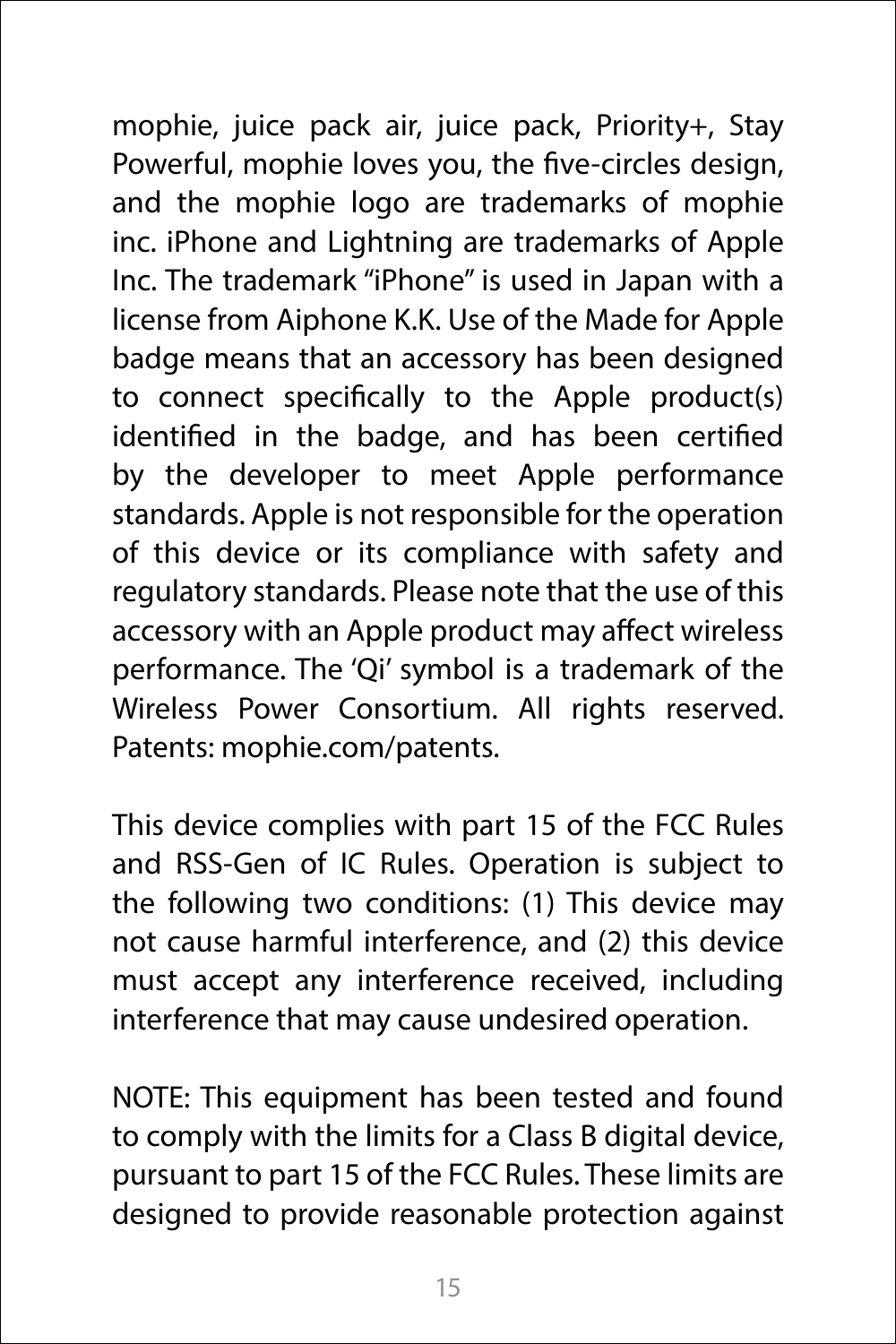harmful interference in a residential installation. This equipment generates, uses, and can radiate radio frequency energy and, if not installed and used in accordance with the instructions, may cause harmful interference to radio communications. However, there is no guarantee that interference will not occur in a particular installation.

If this equipment does cause harmful interference to radio or television reception, which can be determined by turning the equipment off and on, the user is encouraged to try to correct the interference by one or more of the following measures:

- Reorient or relocate the receiving antenna.
- Increase the separation between the equipment and receiver.
- Connect the equipment into an outlet on a circuit different from that to which the receiver is connected.
- Consult the dealer or an experienced technician for help.

CAUTION: To comply with the limits of the Class B digital device, pursuant to Part 15 of the FCC Rules, this device must be used with certified peripherals and shielded cables. All peripherals must be shielded and grounded. Operation with non-certified peripherals or non-shielded cables may result in interference to radio or reception.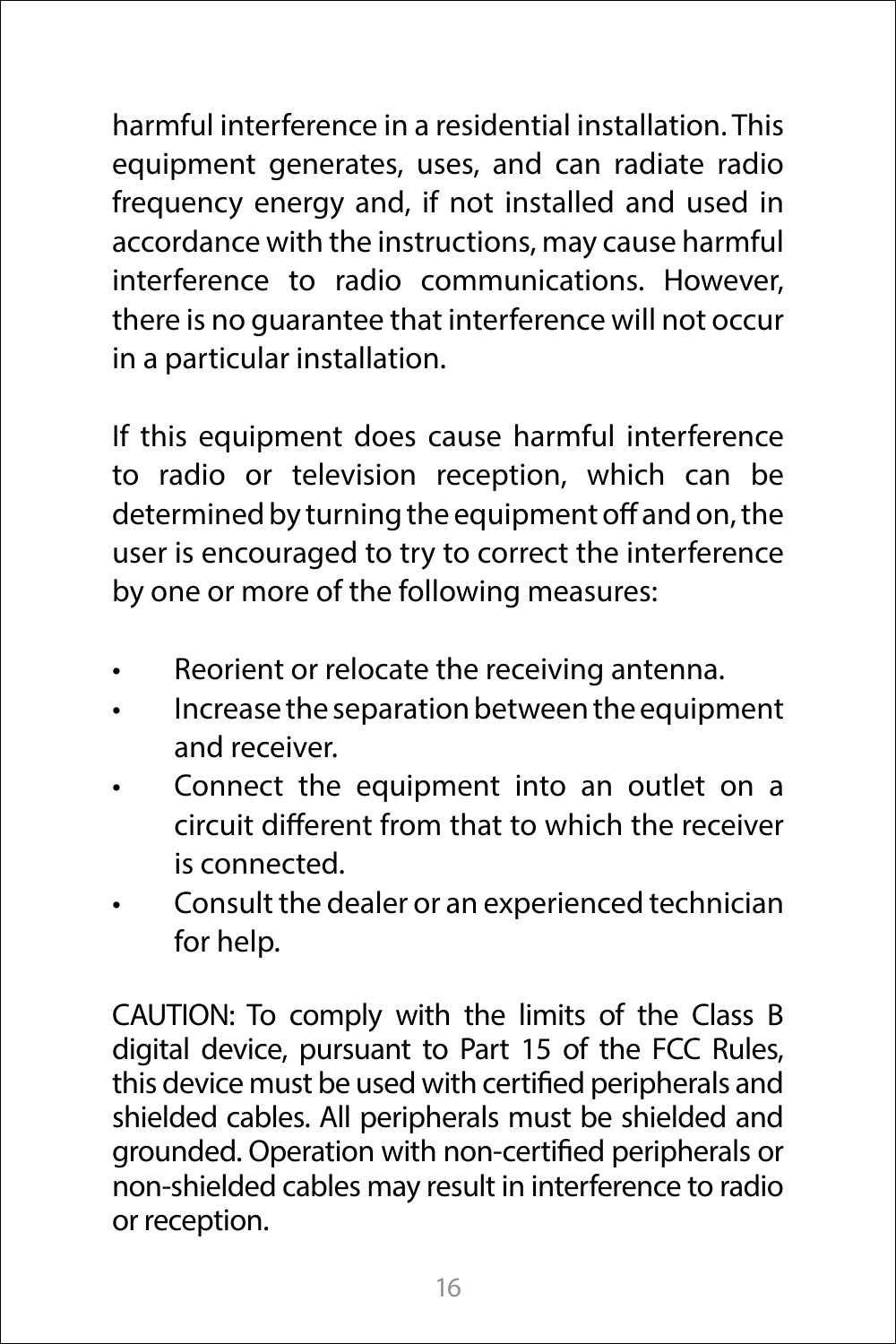MODIFICATION: Any changes or modifications of this device could void the warranty.

This device CONFORMS TO UL STD 60950-1 CERTIFIED TO CSA STD NO. 60959-1, CONFORMS TO UL STD. 2054.

#### WEEE DECLARATION

All of our products are marked with the WEEE symbol; this indicates that this product must NOT be disposed of with other waste. Instead it is the user's responsibility to dispose of their waste electrical and electronic equipment by handing it over to an approved re-processor, or by returning it to mophie, inc. for reprocessing. For more information about where you can send your waste equipment for recycling, please contact mophie, inc. or one of your local distributors.